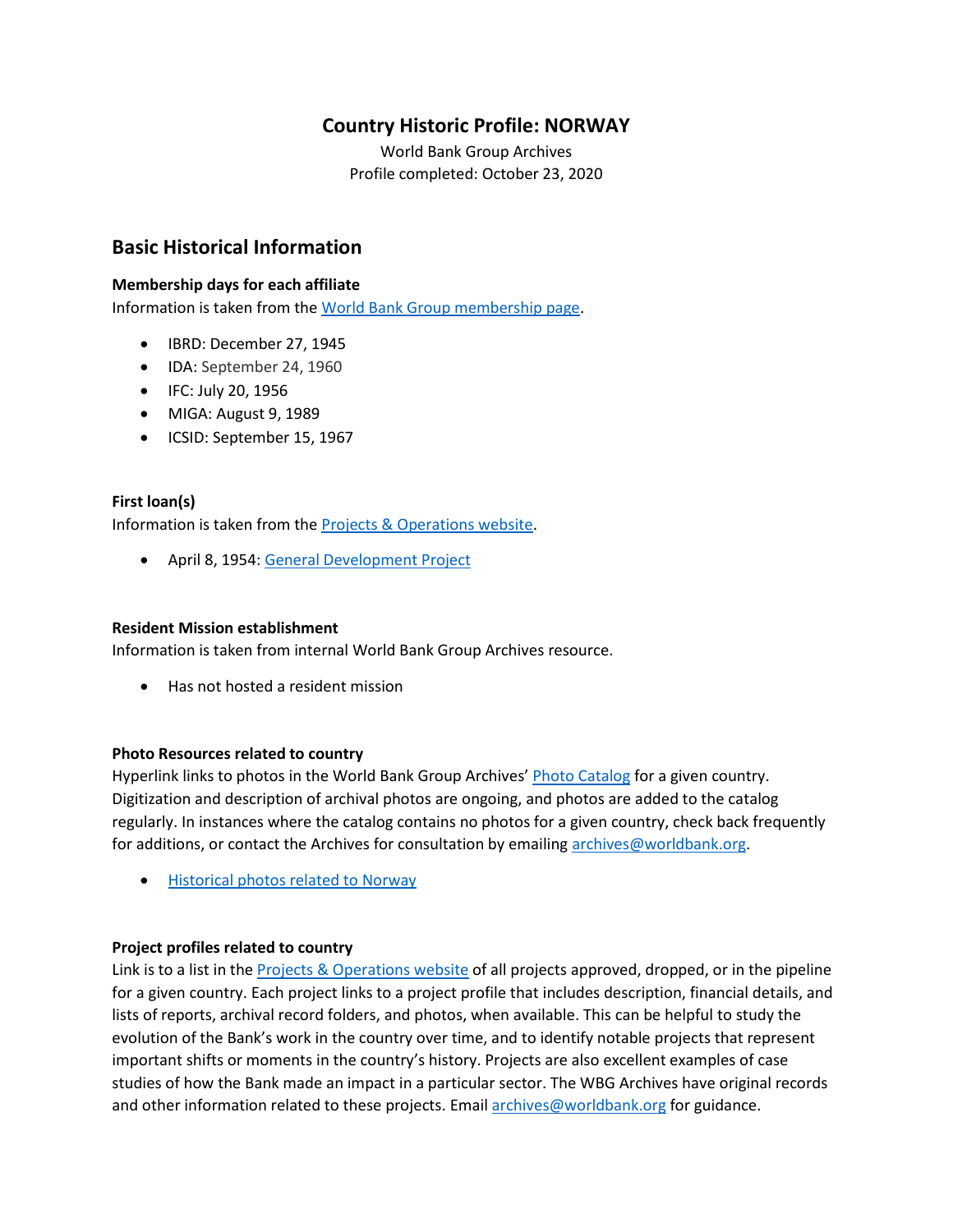• [Norway project profiles in Projects & Operations](https://projects.worldbank.org/en/projects-operations/projects-summary?countrycode_exact=NO)

#### **Description of operational records in Archives Holdings**

Archival records relating to Bank operations are described according to the ISAD(g) standard and are accessible in our [Archives Holdings catalog.](https://archivesholdings.worldbank.org/) Descriptions include lengthy organizational histories of the regional vice presidency responsible for operations in that region and a description of records created and transferred to the Archives by that vice presidency. The descriptions in the catalog can be helpful to understand the organizational context of Bank work, and to understand more about the content of the records in the Archives.

• [Records of the Europe and Central Asia Regional Vice Presidency](https://archivesholdings.worldbank.org/records-of-europe-and-central-asia-regional-vice-presidency)

## **Chronology events**

Events have been selected from the Archivists' Chronology, an 800+ page resource compiled by Bank Group archivists over the course of the institution's history. Events chosen include important firsts, milestones and other events that evidence the country's development history and/or its relationship with the World Bank Group. The Archivists' Chronology is accessible on [this page.](https://www.worldbank.org/en/about/archives/history/timeline) This list of events can be helpful to determine if you'd like to dig deeper into any moments in the country's history of engagement with the Bank. The WBG Archives may have original records and other information about these events. Email [archives@worldbank.org](mailto:archives@worldbank.org) for guidance.

**IBRD Articles of Agreement Signed by Norway** 

December 27, 1945

**Bank Mission to Norway**  October 20, 1953

**First Funding for Norway** April 8, 1954

**IFC Articles of Agreement Signed by Norway** July 20, 1956

**International Development Association (IDA) Established; Norway among First to Sign Articles of Agreement** September 24, 1960

**Norway Joins ICSID** September 15, 1967

**Bank and Norway Sign Cooperation Agreement** December 21, 1973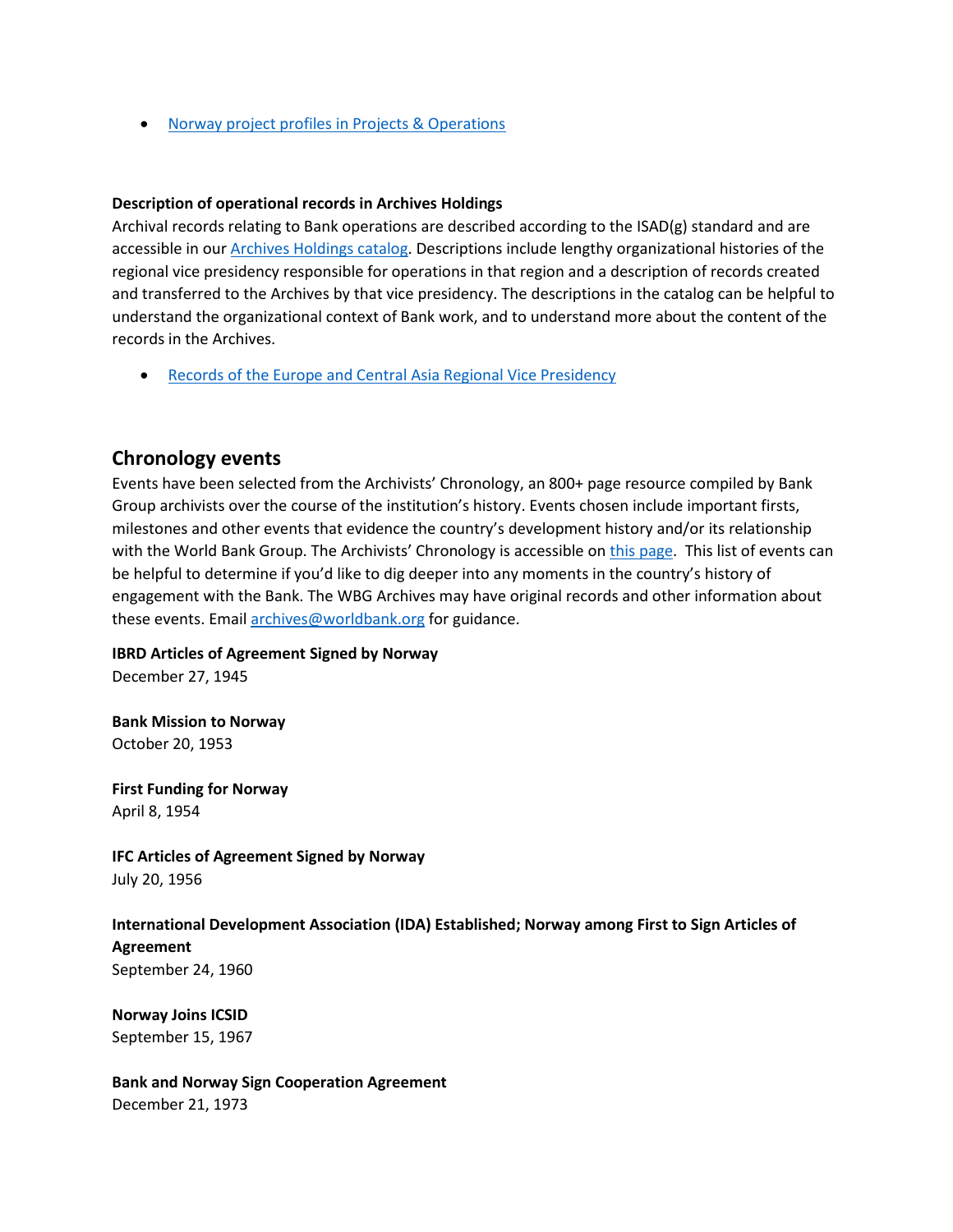## **MIGA Articles of Agreement Signed by Norway**

August 9, 1989

## **Norwegian Trust Fund for Disability and Development**

December 3, 2001

## **World Bank Group Timeline Events**

Events are selected from th[e World Bank Group Timeline.](https://timeline.worldbank.org/#event-bretton-woods-conference-begins) The Timeline is an online platform created by the Archives designed to highlight the important events in the Bank Group's history and to illuminate those events through a variety of archival records, photos, video and audio clips, oral history transcripts, reports, and more.

[Eleven European countries sign IBRD Articles of Agreement](https://timeline.worldbank.org/?field_timeline_target_id=All&combine=norway#event-eleven-european-countries-sign-ibrd-articles-of-agreement) December 27, 1945

Norway - [The Economy at the End of 1953 released](https://timeline.worldbank.org/?field_timeline_target_id=All&combine=norway#event-norway-the-economy-at-the-end-of-1953-released) March 31, 1954

[First World Bank funding to Norway approved](https://timeline.worldbank.org/?field_timeline_target_id=All&combine=norway#event-first-world-bank-funding-to-norway-approved) April 8, 1954

# **Early Country Economic Reports**

Reports have been selected from the [Documents & Reports website,](https://documents.worldbank.org/) a database of publicly available World Bank Group authored reports and publications dating to the opening of the Bank in 1946. Country economic reports that are selected here are, in many cases, some of the earliest economic studies ever published on Bank member countries. Reports discussing the whole economy of a country, rather than individual sectors, are prioritized in this list.

| The end of the postwar period                    | April 22, 1953    |
|--------------------------------------------------|-------------------|
| Norway - The economy at the end of 1953          | March 29, 1954    |
| Norway - Current economic position and prospects | March 31, 1955    |
| Norway - Current economic position and prospects | April 26, 1956    |
| Norway - The economy                             | June 29, 1959     |
| Norway - Current economic position and prospects | November 30, 1960 |
| Norway - Current economic position and prospects | October 31, 1963  |

# **Country Assistance Strategies**

The list is based on a similar list compiled by the World Bank's Secretary's staff. Introduced in 1990 and replaced by the Country Partnership Framework (CPF) in 2014, the CAS is an overview of each borrowing country's current economic situation and contains a discussion of its development challenges,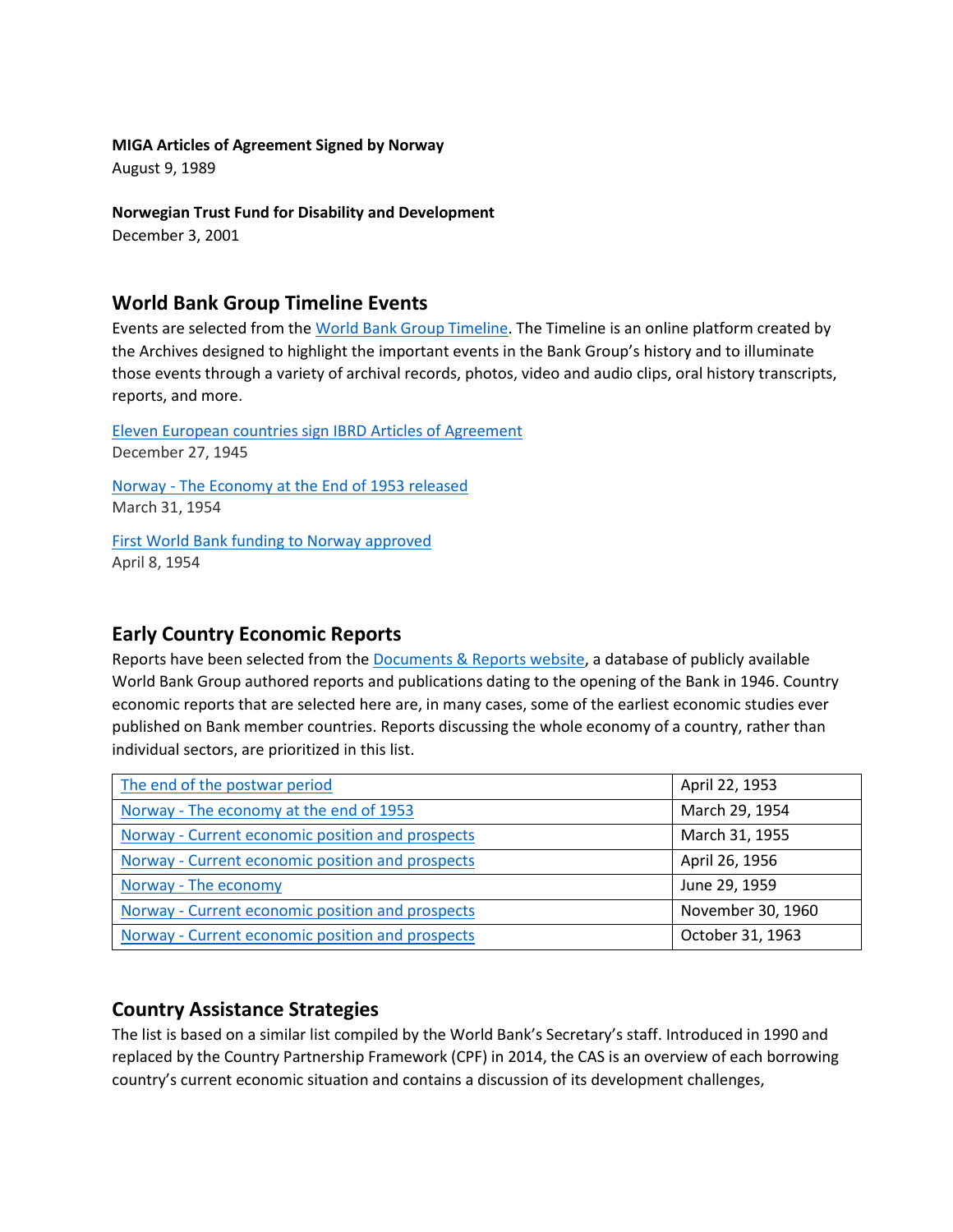prospects, and project-planning. CASs were often initially published as part of project documents but later on were published as standalone documents.

None.

# **Staff Newsletters**

Resources have been selected from the World Bank Group's [Documents & Reports website.](https://documents.worldbank.org/) The World Bank has produced a staff newsletter since 1947. The publication changed its name twice: from International Bank Notes to Bank Notes in 1971 and then to Bank's World in 1982. The newsletter moved online in 2000 and physical publication ceased. In addition to offering news relating to Bank operations and country development, the newsletters were intended to foster a sense of community among staff by highlighting social events, marriages and births, the arrival of new staff, recreational events, favorite cooking recipes submitted by staff, and features on different aspects of staff's home country and culture.

| International Bank Notes -- Vol. 4, Iss. 3  | February 1, 1950 | "The Bank's Trainees"        |  |
|---------------------------------------------|------------------|------------------------------|--|
| International Bank Notes -- Vol. 4, Iss. 18 | December 1, 1950 | "Christmas in Norway"        |  |
| International Bank Notes -- Vol. 9, Iss. 7  | July 1, 1955     | "Holmenkollen in March"      |  |
|                                             |                  | "Norway, World Bank in co-op |  |
| Bank Notes -- Vol. 3, Iss. 1                | February 1, 1974 | accord"                      |  |

# **Oral histories**

Oral histories are selected from the World Bank Group Archives' [Oral History website.](https://oralhistory.worldbank.org/) The site contains transcripts of oral history interviews with departed staff and, in lesser number, Executive Directors and other individuals affiliated with or impacted by the World Bank Group. Interviews were conducted as part of an ongoing effort by the Archives to collect the personal stories and reflections of Bank Group staff. A portion of the interviews was conducted as research for publications. Each transcript provides a valuable first-person account of Bank activities and decision-making from the very beginning of its operations.

| Benjamin B. King | July 24 and 25, 1986 |
|------------------|----------------------|
| Einar Magnussen  | October 14. 1992     |

# **Online exhibits**

Online exhibits are authored by the World Bank Group staff and are accessible on both the Archives' [external site](https://www.worldbank.org/en/about/archives/history/exhibits) and as a [series of older exhibits](https://documents.worldbank.org/en/publication/documents-reports/documentlist?colti=World%20Bank%20Group%20Archives%20exhibit%20series) in the Documents & Reports website. Exhibits focus on notable personalities and accomplishments in the Bank Group's history.

None.